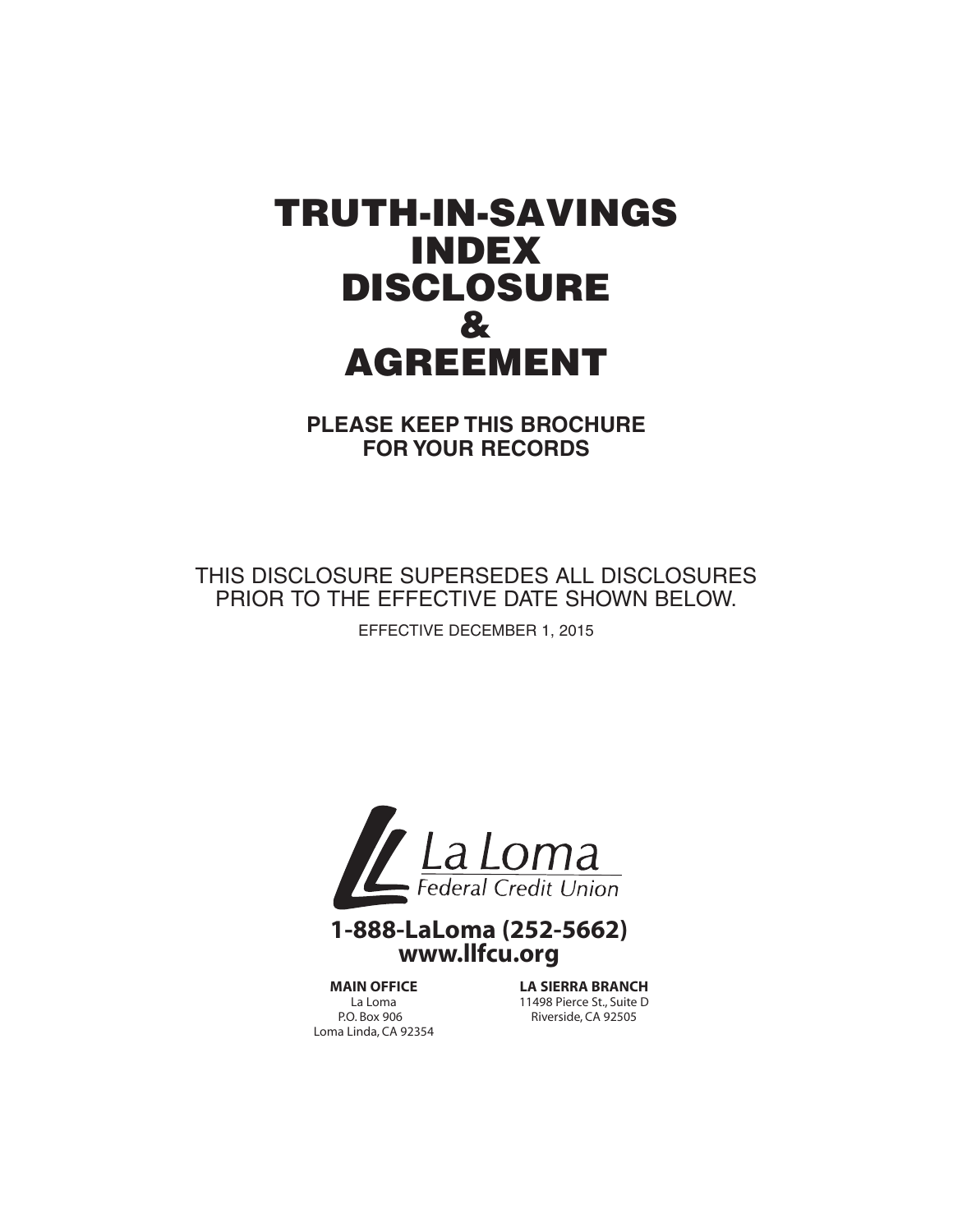# **TABLE OF CONTENTS**

| Page |
|------|
|      |
|      |
|      |
|      |
|      |
|      |
|      |
|      |
|      |
|      |
|      |
|      |
|      |
|      |
|      |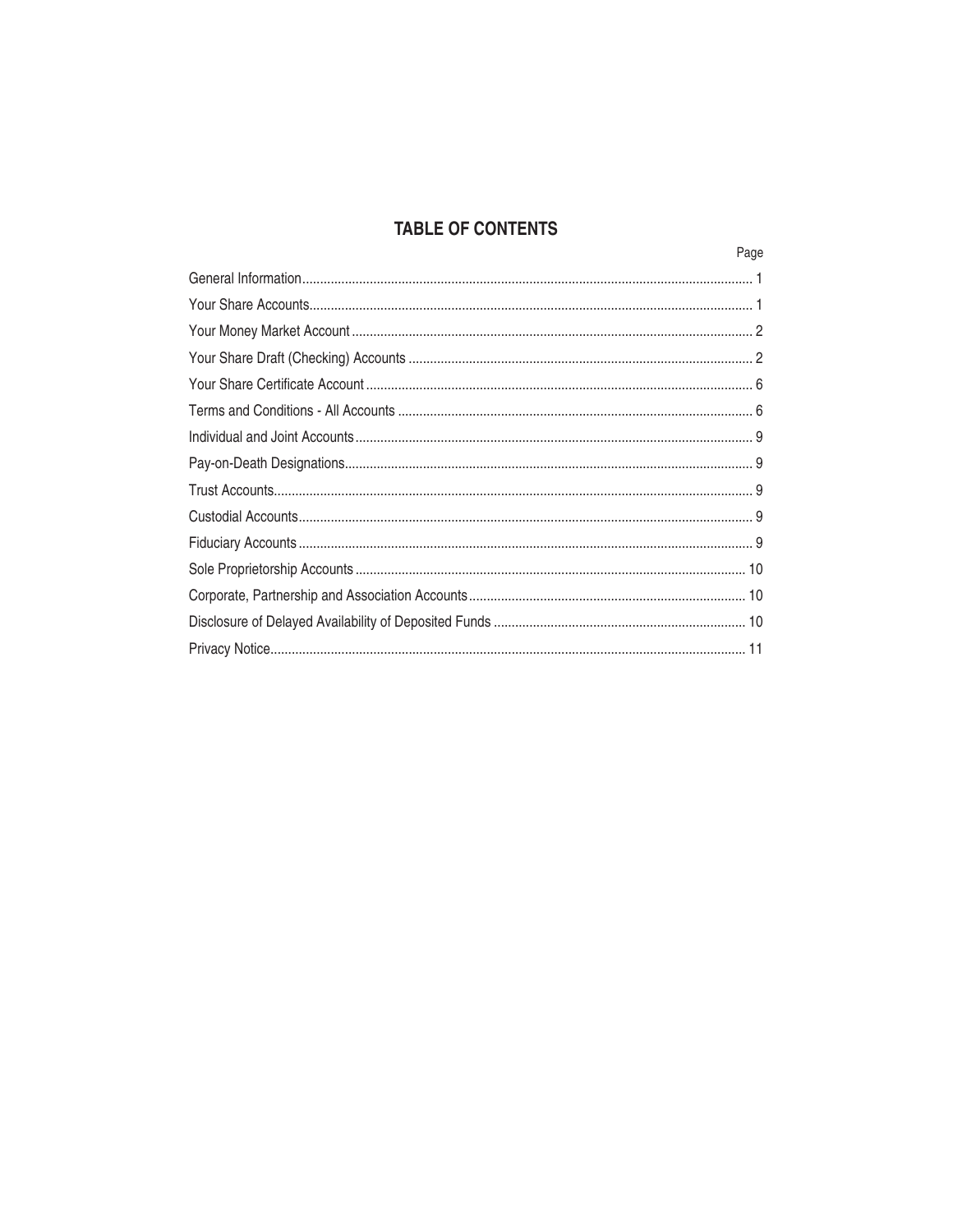In the following agreement(s), the words "You", "Your", and "Yours" mean each and all of those (whether one or more persons) who are subject to the agreement(s) as a result of signing an account signature card or share certificate for each respective account. The words "We", "Us", "Our" and "Credit Union" mean LA LOMA CREDIT UNION.

This disclosure is presented for your information and is accurate as of the date shown on the cover. Furthermore, the Credit Union's Fee Schedule and Rate Schedule is incorporated herein by reference. We have the right to change its terms and conditions or amend this disclosure from time to time. However, before any fee or charge is increased or added, or terms and conditions amended, you will receive 30 days advance notice at your address of record. You may always obtain more information by calling our Member Services Department at (888) 252-5662.

**IMPORTANT INFORMATION ABOUT PROCEDURES FOR OPENING A NEW ACCOUNT** To help the government fight the funding of terrorism and money laundering activities, Federal law requires all financial institutions to obtain, verify, and record information that identifies each person who opens and account.

What this means for you: When you open an account, we will ask for your name, address, date of birth and other information that will allow us to identify you. We may also make a copy of your driver's license or other identifying documents.

# **TRUTH-IN-SAVINGS DISCLOSURE GENERAL INFORMATION**

**ACCRUAL OF DIVIDENDS:** Dividends begin to accrue on the business day you deposit non-cash items (e.g., checks) or cash items to your account if deposited before the close of business. For all accounts, if you close your account before dividends are credited, you will not receive the accrued dividends (if any).

**NATURE OF DIVIDENDS:** Dividends are paid from current income and available earnings after required transfers to reserves at the end of a dividend period. The frequency and conditions upon which dividends are paid on all accounts are in accordance with the Bylaws of this Credit Union, state law, and the Truth-in-Savings Act and Regulations. For all accounts except Share Certificate Accounts, the Dividend Rate and Annual Percentage Yield (APY) may change at any time as determined by the Credit Union's Board of Directors.

**BYLAW REQUIREMENTS:** The maximum amount of shares which may be held by any one member shall be established from time to time by resolution of the board.

A member who reduces his share balance below the par value of ten shares and does not increase the balance to at least the par value of ten shares within 3 months of the reduction may be terminated from membership at the end of a dividend period.

Shares may be transferred only from one member to another, by written instrument in such form as the Credit Union may prescribe. Shares may be transferred from one member to another, provided they are joint owners on both accounts, by written instrument in such form as the Credit Union may prescribe. The Credit Union reserves the right, at any time, to require members to give, in writing, not less than 7 days' and not more than 60 days' notice of intention to withdraw the whole or any part of the amounts so paid in by them.

No member may withdraw shareholdings that are pledged as required for security on loans without the written approval of the credit committee or a loan officer, except to the extent that such shares exceed the member's total primary and contingent liability to the Credit Union. No member may withdraw any shareholdings below the amount of his/her primary or contingent liability to the Credit Union if he/she is delinquent as a borrower, or if borrowers for whom he/she is comaker, endorser, or guarantor are delinquent, without the written consent of the credit committee or loan officer.

**REQUIREMENT TO MAINTAIN A REGULAR SHARE ACCOUNT:** You must open a Regular Share Account to open any subsequent Accounts. You must maintain the Regular Share Account to avoid closure of that Account and any subsequent accounts.

**PAR VALUE:** The par value of one share in the Credit Union is \$5.00.

**CREDIT REPORTS:** You authorize us to obtain credit reports as we deem necessary for purposes of determining future credit opportunities with you and you authorize any person, association or corporation to furnish, on our request, credit reports. You also authorize us to furnish information concerning your account(s) with us to credit reporting agencies.

# **terms and conditions applicable to YOUR SHARE ACCOUNTS**

Our Share Accounts are called Regular Shares, Christmas Club, Planet M boom! Share, and IRA Shares.

**MINIMUM BALANCE AND DEPOSIT REQUIREMENTS:** A minimum deposit as disclosed on the enclosed Rate Schedule is required to open any Share Account. A minimum average daily balance as disclosed on the enclosed Rate Schedule is required to be maintained in order to obtain the Annual Percentage Yield stated on the Rate Schedule.

**BALANCE INFORMATION:** You must maintain a minimum daily balance of \$5.00 in your Regular Share Account to avoid closure of that account and closure of your other accounts with us. We compute the balance in your Share Accounts to determine the dividends you will be paid by using the daily balance method which applies a periodic rate to the daily balance in the Account each day.

**DIVIDEND COMPOUNDING AND CREDITING:** Dividends will be compounded monthly and credited monthly and the dividend period is monthly. For example, the beginning date of the first dividend period of the calendar year is January 1 and the ending date is January 31. All other dividend periods follow this same pattern of dates. The dividend declaration date is the ending date of a dividend period, and for the example is January 31.

# **TRANSACTION LIMITATIONS**

**CHRISTMAS CLUB:** The maximum amount you may deposit in one month is \$325, or \$150 biweekly through payroll deduction. Our Christmas Club Account may be opened from November 1 through the first week of January. Funds will be disbursed to your Regular Share Account on about November 1. One withdrawal per plan year may be made without penalty. If a subsequent withdrawal is necessary, the full balance must be withdrawn and the Account will be closed. Any unpaid dividends will be forfeited. The penalty for premature closure is shown on the accompanying Fee Schedule. After maturity and disbursement the Account will be automatically reopened with a subsequent deposit.

PLANET M ACCOUNT: The Planet M Account is a special kid's Account for ages 5 to 12. A parent's signature is required on the Application/Signature Card.

**bOOM! SHARE ACCOUNT:** The boom! Share Account is an Account for teens between 16 to 17 years old. A parent's signature is required on the Application/ Signature Card.

**IRA SHARE ACCOUNT:** All other terms and disclosures for our Individual Retirement Accounts are contained in the Credit Union's Individual Retirement Account Agreement and Disclosure Statement, which by this reference is incorporated into this Account Disclosure in its entirety. When you open your Individual Retirement Account, the Credit Union Agreement and Disclosure Statement will be provided to you.

# **TERMS AND CONDITIONS APPLICABLE TO YOUR MONEY MARKET ACCOUNT**

**MINIMUM BALANCE AND DEPOSIT REQUIREMENTS:** The minimum balance required to open this Account is as disclosed on the enclosed Rate Schedule.

You must maintain a minimum average daily balance, as disclosed on the enclosed Rate Schedule, in your Account to earn dividends.

**DIVIDEND COMPOUNDING AND CREDITING:** Dividends will be compounded monthly and credited monthly and the dividend period is monthly. For example, the beginning date of the first dividend period of the calendar year is January 1 and the ending date is January 31. All other dividend periods follow this same pattern of dates. The dividend declaration date is the ending date of a dividend period, and for the example is January 31.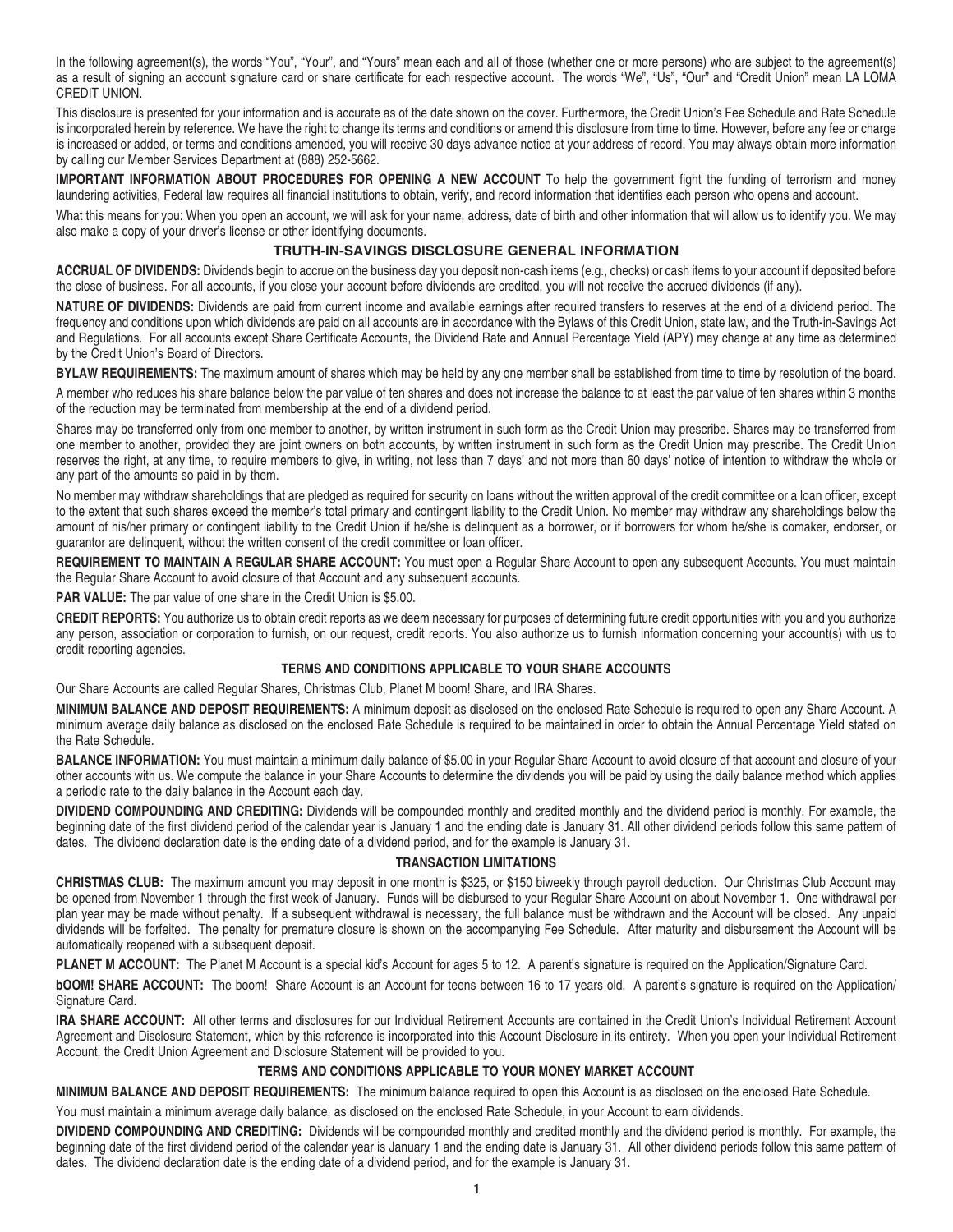The Dividend Rate and Annual Percentage Yield (APY) on Money Market Accounts are tiered. A tier is a range of Account balances; different Rates and APYs may apply to different tiers. When the balance increases or decreases to a different tier, the Account balance will be subject to the Rate and APY applicable to that tier for the time the balance is at a higher or lower level. This means if an Account balance goes below or above a certain tier level even for one day, the Account will be subject to that tier for one day. These rates are subject to change without notice. The current Rate Sheet will show Rates, APYs and tiers.

If you close your Account before dividends are credited, you will not receive the accrued dividends.

**BALANCE COMPUTATION METHOD:** Dividends are calculated by the daily balance method which applies a periodic rate to the daily balance in the account for the period.

Dividends will begin to accrue no later that the business day you receive provisional credit for the deposit on noncash items (e.g., checks) to your Account.

#### **TRANSACTION LIMITATIONS.**

No minimum balance is required to maintain your Money Market Account. You are limited to 6 (six) combined withdrawals per month.

#### **TERMS AND CONDITIONS APPLICABLE TO YOUR SHARE DRAFT (CHECKING) ACCOUNT**

LA LOMA FEDERAL CREDIT UNION offers Share Draft (Checking) Accounts which lets you withdraw your money and write checks against your Account at any time. Our Checking Accounts are called e-Checking, Basic Checking, Premier Checking, New Start Checking, boom! Checking and Business Checking.

- 1. We may, at our discretion, but are not obligated to nor shall we be liable for refusal to, pay funds from this account:
	- a. When such payment would draw the account below the minimum balance for the account as established from time to time by us ("overdrafts").
	- b. If drawn by means not authorized in advance by us.
	- c. Against checks presented over six (6) months past their dates.
- 2. We may pay and charge to your applicable account, checks drawn by and payable to any person, organization, association, or corporation whom you have authorized by providing sample MICR-encoded information identifying your account, provided there are sufficient funds in your account to pay such checks. You agree that our rights in respect to such checks shall be the same as if it were a check drawn and signed by you personally. This authority shall remain in effect until revoked by you in writing (to us and to the agency to whom the sample MICR writing was provided) and we have had a reasonable opportunity to act on it. You agree that we shall be fully protected in honoring such checks. You further agree that if any such check is dishonored, whether with or without cause, and whether intentional or inadvertent, we shall be under no liability whatsoever, even though such dishonor results in the forfeiture of insurance, loss, or damage to you of any kind.
- 3. If we have made a good-faith payment to a holder, we may charge your account according to:
	- a. The original terms of your check; or
	- b. The terms of your completed check unless we have notice that any such completion is improper.
- 4. You, or any other person authorized to draw on the account, may request a stop payment of any check payable against your account, provided your request is timely and affords us a reasonable opportunity to act upon it under our rules. You may also stop payment on a line of credit check. Your stop payment must include the account number, check number, exact amount, check date, and name of payee. We will not be liable for paying a check over a stop payment request if the request is incomplete or incorrect. You agree to indemnify, defend, and hold us harmless for all claims, actions, and damages related to or arising from our action in stopping payment of any check pursuant to your request. A stop payment fee will be assessed for each stop payment request. If you give a stop payment request orally, the request shall be valid for only fourteen (14) days thereafter unless confirmed in writing. Written requests shall be valid no longer than six (6) months, but may be renewed for additional six (6) month periods by written notice given during the time that the stop payment request was effective. You have the burden of establishing the fact and amount of loss resulting from payment contrary to a binding stop payment request.

You may not stop payment on completed electronic point-of-sale transactions, cashier's checks, certified checks, or checks issued or quaranteed by us.

- 5. Your death, dissolution, or incompetence shall not revoke our authority to accept, pay, or collect a check or to account for proceeds of its collection until we know of the fact of death or adjudication of incompetence and have the reasonable opportunity to act on it. Even with knowledge, we may, for ten (10) days after the date of death, dissolution, or incapacity, pay or guarantee checks drawn on or prior to that date unless ordered in writing to stop payment by a person claiming an interest in the account under rules established by us. You shall notify us if any of you die, become incapacitated, or your organization is dissolved.
- 6. If we have paid a check under circumstances giving a basis for objection by you, we shall be subrogated to the rights of:
	- a. Any holder in due course on the check against the drawer or maker;
	- b. The payee or any other holder of the check against the drawer or maker either on the item or under the transaction out of which the item arose; and
	- c. The drawer or maker against the payee or any other holder of the check with respect to the transaction out of which the check arose.
- 7. We may, without liability, accept, pay, guarantee, or charge checks to the account in any order convenient to us.
- 8. In the event of wrongful dishonor that occurs by mistake, our liability shall be limited to actual damages you prove. In the event of a dishonor of any check, share draft, or other debit on your account, our determination of whether sufficient funds exist in your account may be made at any time between the time the item is received and the time it is returned. If we should choose to make a subsequent account balance check, we must use the last figure in deciding whether to dishonor the check, share draft, or other debit.
- 9. You agree that in the event you draw a check on your account with us that you will hold us harmless and indemnify us from any liability you incur due to a delay or misrouting of the check where the delay or misrouting is caused by markings placed on the check by you or a prior endorser that obscure any depository endorsement placed by us or our agent.
- 10. Except as set forth in our Courtesy Pay Agreement, you may authorize all checks from your checking account(s) to be cleared pursuant to a written overdraft protection request, which you must execute. If overdrafts are to be covered by a transfer of funds from your savings account(s) or from a line of credit account, such transfer(s) will generally be made only if there are sufficient clear funds on deposit or sufficient available credit at the time of transfer. You agree that overdrafts, if paid in excess of funds in any savings account or available from any loan account, are payable on demand. Any items that are paid without sufficient clear funds in your checking account and overdraft source(s) will be subject to a Courtesy Pay Fee. See Courtesy Pay Agreement for more information. Items that are returned unpaid because of insufficient clear funds will be subject to Non-Sufficient Funds (NSF) Fee.
- 11. We may recognize the signature of anyone who signed the Account Signature Card as authorized to transact any business on this account including, but not limited to, the causing or making of overdrafts and endorsement of checks payable to any signer of this account. Each account owner is jointly and severally responsible for paying any overdrafts created by you whether or not you participate in the transaction or benefit from its proceeds.
- 12. If the Account Signature Card is signed by more than one person, you hereby appoint each other as agents and attorneys-in-fact to overdraft from any of your savings or loan accounts (including accounts on which you are joint owners, except IRA accounts).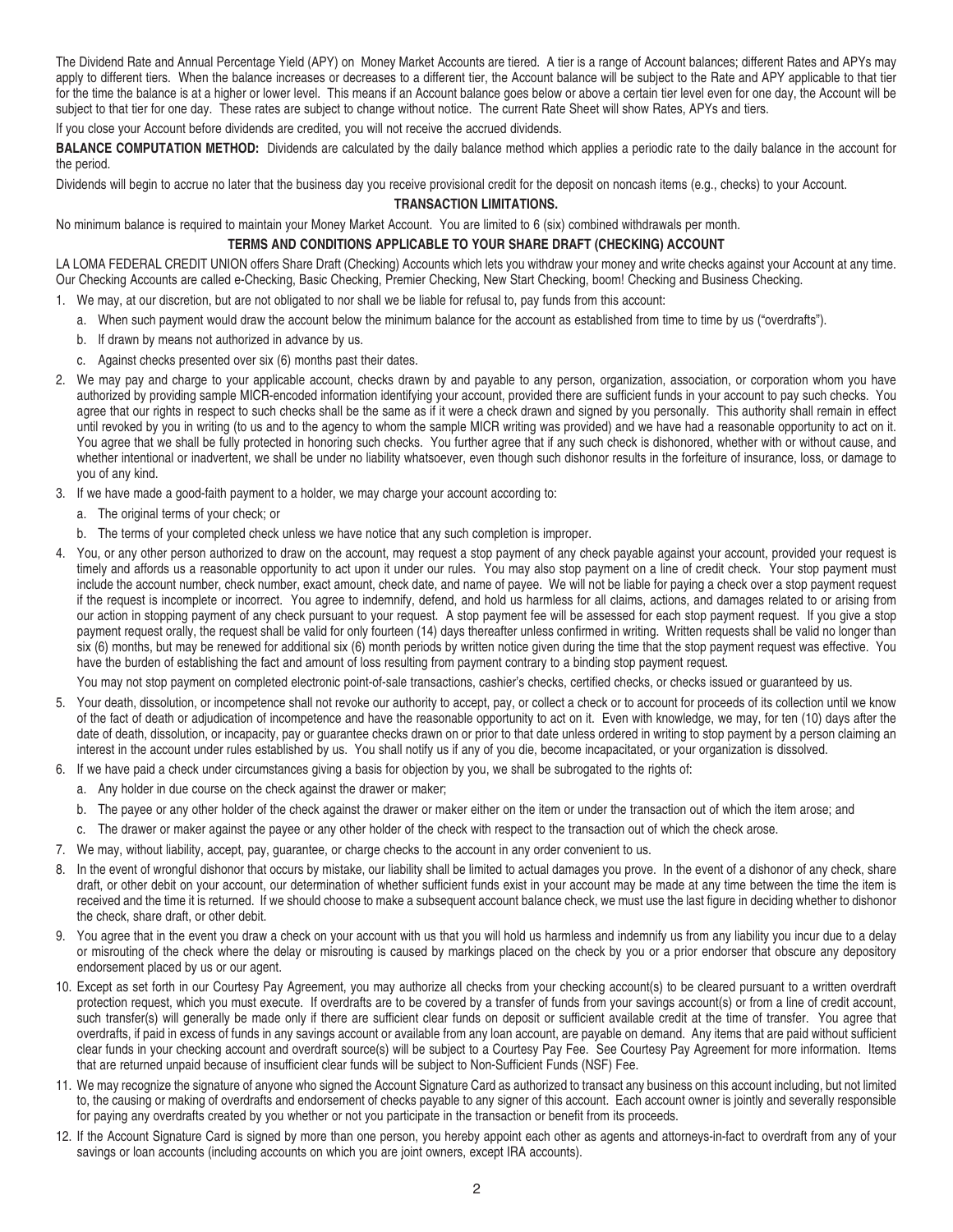- 13. You may not pledge any or all of the funds on deposit in a checking account as security for any loan(s).
- 14. You will notify us immediately if your checks are lost or stolen. You agree that you will be responsible for losses caused by a delay in your notification to us. We recommend that you close any checking account for which checks are lost or stolen or if there have been (or there is reasonable cause to believe that there may be) unauthorized transactions on your account and open a new checking account. If you refuse to do so despite our recommendation, we shall have no liability for subsequent losses on the account due to unauthorized transactions to the extent permitted by law.
- 15. If this is an organization account (i.e., corporate, partnership, LLC, or unincorporated association account), the persons authorized to sign on this account certify that they are duly appointed officers or said organization and have the authority to transact business of any character whatsoever in connection with this account.
- 16. As a convenience to you, we will submit your initial order and reorders for personalized checks to the printer named on the face of the order. If the printer accepts the initial order and reorders, the printer will mail the checks either directly to you or to you in care of us. You authorize us to charge your checking account for the cost of delivered checks ordered, plus applicable sales tax and shipping costs at the fee set forth in the Rate and Fee Schedule. You are responsible for verifying the accuracy of all information shown on your checks whether you order them through us or elsewhere.
- 17. This is a truncated checking account. Checks are provided with carbonless copies and are not returned with statements. Checks are imaged on both sides and stored for seven years from date of posting. You may request and we will provide you with a photocopy of a requested item within a reasonable time. We will not charge you for copies of the first two items you request appearing on any statement. Additional copies will be subject to an assessment of a fee. If you have not ordered your Credit Union checks through our approved check vendors, you understand and agree that we are not responsible for the quality of any check copy that you request from us.
- 18. If a transaction involves a remotely-created check, we reserve the right to accept or reject the item for deposit into any of your Accounts. If you deposit a remotelycreated check into any of your Accounts, you represent and warrant to us that you have instituted procedures to ensure that these drafts are authorized by the person on whose account the remotely-created check is drawn in the amount stated on the check and to the payee stated on the check. If a remotely-created check which you have deposited into your Account is returned by the drawee-payor bank for any reason, you agree that we may debit your Account for the amount of the item, plus any applicable fees. If the debit causes your Account to be overdrawn, you agree to pay the overdrawn amount on our demand. For purposes of this Agreement, the term "remotely-created check" means a check that is not created by the paying bank and that does not bear a signature applied, or purported to be applied, by the person on whose account the check is drawn.
- 19. We may charge against your account a postdated check even though payment is made before the date of the check. However, if you notify us within a reasonable time to permit us to act and identify the check with reasonable certainty, we cannot pay the check until the due date. Notice may be written or oral and it must include the exact amount, account number, check number, date of check, and name of payee. If oral, the notice shall be valid for fourteen (14) days. If written, the notice shall be valid for up to six (6) months, and can be renewed within six (6) months for another successive six (6) month period. A fee may be assessed for this service.
- 20. All checks written on your account must be drawn in U.S. dollars.
- 21. Checking accounts with no activity for ninety (90) days will be considered inactive and may be closed by the Credit Union.
- 22. You agree to pursue all rights you may have under any applicable insurance coverage before making a claim against us in connection with any account transaction and to provide us with all reasonable information about your insurance coverage. Our liability, if any, shall be reduced by the amount of all insurance proceeds you receive or are entitled to receive.
- 23. Except as otherwise required by applicable law, you agree that we shall have a reasonable period of time to investigate the facts and circumstances surrounding any claimed loss and that we have no obligation to provisionally credit your account, except as required by law.
- 24. When handling an item, our maximum liability for our failure to exercise ordinary care in handling such item shall not exceed the amount of the item. In any other case (including forgery, alteration, or other unauthorized withdrawal), our maximum liability is the lower of your actual damages proved or the amount of the forgery, forgery, alteration, or other unauthorized withdrawal. In either case, our liability for damages shall be reduced by the amount of damages that would not have been realized if you had used ordinary care. IN NO EVENT SHALL WE BE LIABLE FOR ANY SPECIAL, CONSEQUENTIAL, INDIRECT, OR PUNITIVE DAMAGES, INCLUDING LOST PROFITS AND/OR OPPORTUNITY, AND WE SHALL NOT BE LIABLEYOU'RE YOUR ATTORNEYS' FEES.

#### **LIMITATION OF SERVICES POLICY**

La Loma Federal Credit Union is committed to treating its employees, volunteers, and members with respect and to maintaining a workplace free from abusive conduct. Accordingly, the Credit Union has adopted the following Limitation of Services Policy to address standards of member conduct and to protect its employees, volunteers, and members from abuse, harassment, and intimidation.

In the event that any member or non-member engages in any type of abusive conduct towards the Credit Union or a Credit Union employee, volunteer, or member, the CEO (or his/her designee) is authorized to apply appropriate remedial measures, in his/her sole discretion, against such individual. Any such remedial measure taken in response to abusive conduct shall be reported to the Board of Directors as the next regularly-scheduled meeting of the Board.

The remedial measures that may be imposed under this Policy shall comply with applicable law and may include the following:

- 1. Denial of services other than the right to maintain a share account and the right to vote at annual member meetings and special member meetings;
- 2. Preclusion from personal contacts with Credit Union employees or volunteers such that Credit Union services may be provided only by remote means and that communications may be limited to communication through the mail only;
- 3. Preclusion from access to Credit Union premises; and
- 4. Taking any other action deemed appropriate under the circumstances that does not violate state or federal law.

Threats of bodily harm, actual bodily harm, or any other illegal activity against any Credit Union employee, volunteer, or member will be reported to appropriate local or federal authorities. The Credit Union reserves the right to seek a restraining order against any individual who violates this Policy as permissible under applicable law.

For the purposes of this Policy, "abusive conduct" shall include, but shall not be limited to, any of the following conduct:

- 1. Any threats of or actual bodily harm or illegal activity against another member or a Credit Union employee or volunteer;
- 2. Any form of action that may constitute harassment. For example:
	- a. Any type of harassment, including age, sexual, ethnic, or racial harassment; making racial or ethnic slurs; engaging in sexual conduct; making sexual overtures;
	- b. Inappropriate or unwanted touching;
	- c. Making sexual flirtations, advances, or propositions; engaging in verbal abuse of a sexual, racial, or ethnic nature; making graphic or degrading comments about an individual or his or her appearance;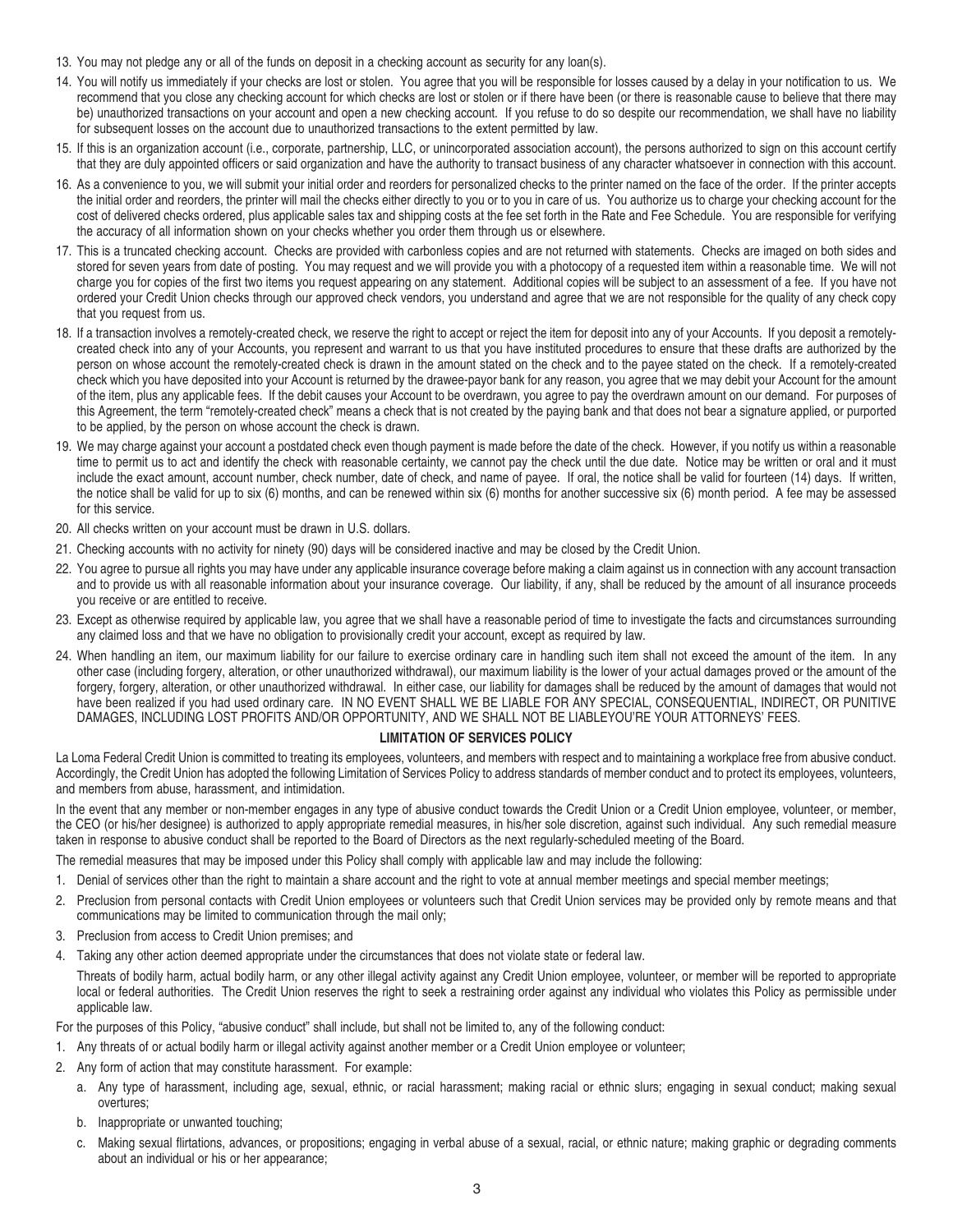- d. Displaying sexually suggestive objects or pictures.
- 3. Fighting, kicking, or other physical harm or attempted harm towards a Credit Union member, employee, or volunteer;
- 4. Making false, vicious, or malicious statements about the Credit Union or its services, operations, policies, practices, or management, or any Credit Union employee, volunteer, or member;
- 5. Cursing or using other abusive, intimidating, profane, or vulgar language while on Credit Union premises or directed towards any Credit Union employee, volunteer, or member;
- 6. Bringing or possessing firearms or weapons of any type on Credit Union premises;
- 7. Possession, sale, or use of or being under the influence of an unlawful or unauthorized substance while on Credit Union premises;
- 8. Attempting to coerce or interfere with a Credit Union employee or volunteer in the performance of his/her duties at any time;
- 9. Engaging in immoral or uncivil conduct or failure to maintain business-like relationships with Credit Union employees and volunteers and other Credit Union members;
- 10. Conducting or attempting to conduct any fraudulent, dishonest, or deceptive activity of any kind involving the Credit Union;
- 11. Engaging in any activity that causes a monetary loss to the Credit Union;
- 12. Any posting, defacing, or removing or any notices or signs on Credit Union premises;
- 13. Appropriation or misappropriation of Credit Union or member funds or property; or
- 14. Any other act that endangers the safety, health, or well being of any Credit Union employee, volunteer, or member or engaging in any other conduct that causes a disruption of business at the Credit Union.

# **FUNDS TRANSFERS AGREEMENT AND NOTICE**

The State of California has adopted as law Article 4A of the Uniform Commercial Code and the Board of Governors of the Federal Reserve has amended Subpart B of Regulation J. This law and regulation cover the movement of funds by means of wire transfers, Automated Clearing House (ACH) credits, and some book transfers on the Credit Union's records.

The law is intended to establish a comprehensive legal framework covering the duties, responsibilities, and liabilities of all parties involved in a funds transfer. This Funds Transfer Agreement ("Agreement") contains several notices which we are required to provide to you and establishes other terms of agreement which will apply to all funds transfers which involve you and the Credit Union. Using the Credit Union to send or receive funds transfers shall constitute your acceptance of all of the terms and conditions contained in this Agreement.

To the extent that the terms contained in this Agreement are different than those in any other agreement or terms of account, this Agreement shall control and be deemed to modify such other agreements or terms of account.

- 1. This Agreement applies to Funds Transfers as defined in the Article 4A of the Uniform Commercial Code (Division 11 of the California Uniform Commercial Code) and Subpart B of Regulation J of the Board of Governors of the Federal Reserve.
- 2. The Credit Union may establish or change cut-off times for the receipt and processing of funds transfer requests, amendments, or cancellations. Unless other times are posted for the various types of funds transfers, the cut-off time for wire transfers will be at 12:00 p.m. (Pacific Time) on each weekday that the Credit Union is open that is not a federal holiday. Payment orders, cancellations, or amendments received after the applicable cut-off time may be treated as having been received on the next following business day and processed accordingly.
- 3. The Credit Union may charge my account for the amount of any funds transfer initiated by you or by any person authorized by you as a joint tenant or other authorized party with the right of access to the account from which the funds transfer is to be made.
- 4. The Credit Union may establish, from time to time, security procedures to verify the authenticity of a payment order. You will be notified of the security procedure, if any, to be used to verify payment orders issued by you or for which your account will be liable. You agree that the authenticity of payment orders may be verified using that security procedure unless you notify the Credit Union in writing that you do not agree to that security procedure. In that event, the Credit Union shall have no obligation to accept any payment order from you or other authorized parties on the account until you and the Credit Union agree, in writing, on an alternate security procedure.
- 5. If you send or receive a wire transfer, Fedwire may be used. Regulation J is the law covering all Fedwire transactions. This means that each of our rights and liabilities in a wire transfer involving Fedwire will be governed by Regulation J and this Agreement.
- 6. If you give the Credit Union a payment order which identifies the beneficiary (recipient of the funds) by both name and identifying account number, payment may be made by the beneficiary's bank on the basis of the identifying account number, even if the number identifies a person different than the named beneficiary. This means that you will be responsible to the Credit Union if the funds transfer is completed on the basis of the identifying account number you provided the Credit Union.
- 7. If you give the Credit Union a payment order which identifies an intermediary or beneficiary's bank by both name and an identifying number, a receiving bank may rely on the number as the proper identification even if it identifies a different person or institution than the named bank. This means that you will be responsible for any loss or expense incurred by a receiving bank that executes or attempts to execute the payment order in reliance on the identifying number you provided.
- 8. The Credit Union may give you credit for Automated Clearing House (ACH) payments before it receives final settlement of the funds transfer. Any such credit is provisional until the Credit Union receives final settlement of the payment. You are hereby notified and agree, if the Credit Union does not receive such final settlement, that it is entitled to a refund from you of the amount credited to you in connection with that ACH entry. This means that the Credit Union may provide you with access to ACH funds before the Credit Union actually receives the money. However, if the Credit Union does not receive the money, then the Credit Union may reverse the entry on your account and you will be liable to repay the Credit Union.
- 9. ACH transactions are governed by operating rules of the National Automated Clearing House Association. In accordance with these rules, the Credit Union will not provide you with next day notice of receipt of ACH credit transfers to your account. You will continue to receive notices of receipt of ACH items in the periodic account statements that we provide.
- 10. If the Credit Union received a funds transfer for you or for other persons authorized to have access to your account, you agree that the Credit Union is not obligated to provide you with next day notice of the receipt of the funds transfer. The Credit Union will provide you with notification of the receipt of all funds transfers by including such items in the periodic account statements which the Credit Union provides. You may, of course, inquire between receipt of periodic statements whether or not a specific funds transfer has been received.
- 11. If the Credit Union becomes obligated under Article 4A (Division II of the California Uniform Commercial Code) to pay interest to you, you agree that the rate of interest to be paid shall be equal to the dividend rate, on a daily basis, applicable to the account at the Credit Union to which the funds transfer should have been made or from which the funds transfer was made.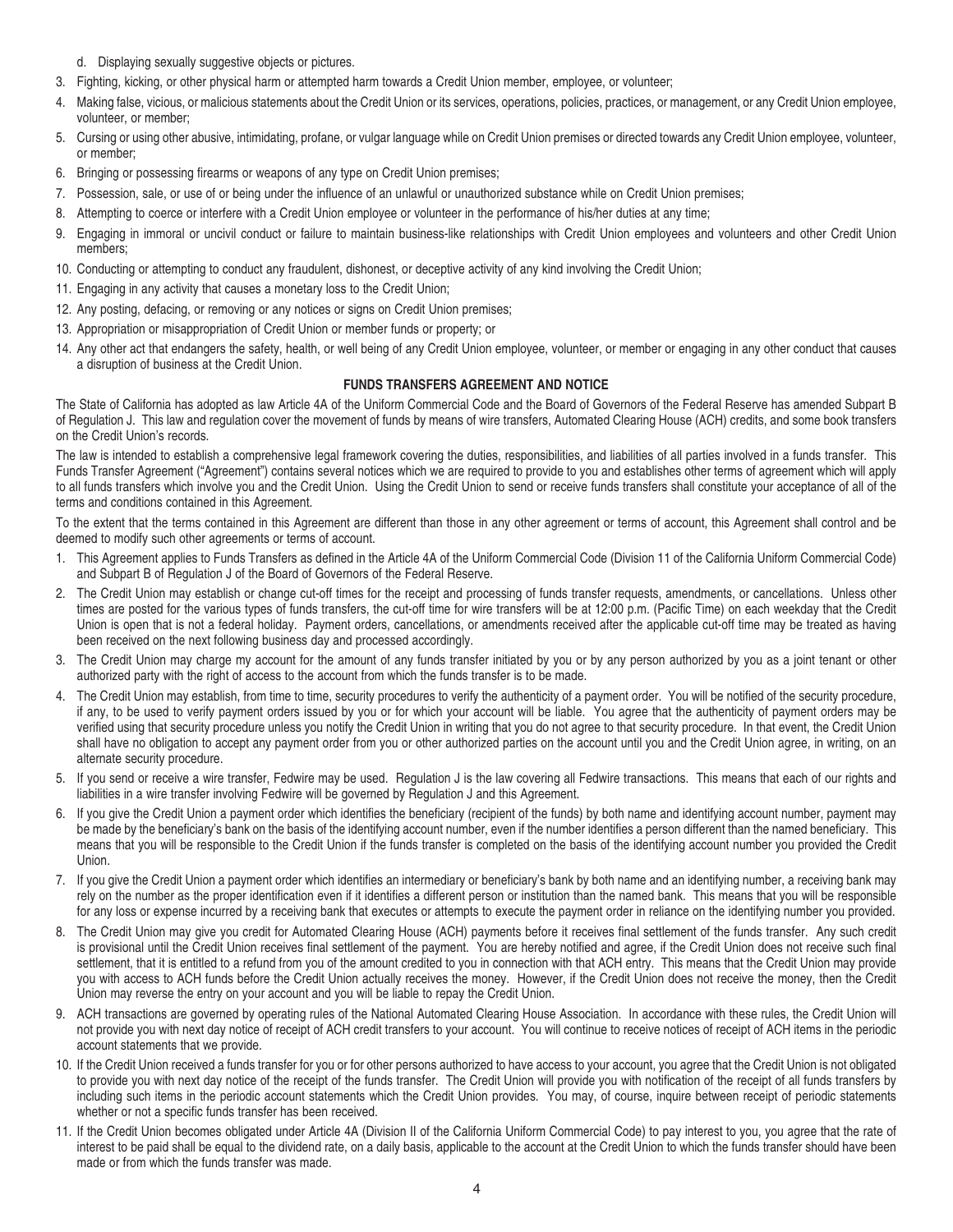- 12. The Credit Union may, in its sole discretion, reject any funds transfer request which: (1) exceeds the collected and available funds on deposit in your designated account(s); (2) is not authenticated to the Credit Union's satisfaction or which the Credit Union reasonably believes may not be authorized by you; (3) contains incorrect, incomplete, or ambiguous information; (4) involves funds subject to a lien, hold, dispute, or legal process pending their withdrawal; or (5) involves a transfer that is prohibited under applicable law, rule, or regulation. You understand and agree that the Credit Union shall incur no liability for any loss occasioned by the Credit Union's refusal to accept any funds transfer order.
- 13. The Credit Union shall have the right to charge the amount of any funds transfer request to any of my accounts at the Credit Union in the event that no account is designated or in the event that a designated account has insufficient collected funds to cover the amount of a funds transfer request. The Credit Union may charge a service charge for services relating to the sending or receiving of the funds transfer request. Such charge(s) are set forth in the Credit Union's Rate and Fee Schedule, which is incorporated by this reference.
- 14. If you initiate a funds transfer request denominated in United States dollars for transfer to a foreign country, the Credit Union may transfer payment in the currency of the beneficiary bank's country at the Credit Union's buying rate of exchange to United States dollars. If the transfer is returned for any reason, you agree to accept the refund in United States dollars in the amount of the foreign money credit, based on the then-current buying rate of the bank converting the currency to United States dollars at the date of refund, less any charges and expenses incurred by the Credit Union.
- 15. Except as expressly prohibited by applicable state and federal laws and regulations, you understand and agree that the Credit Union will not be liable for any loss or liability arising from: (1) any unauthorized transfer or interest thereon (including, but not limited to, fraudulent transfers and/or a transfer which the Credit Union failed to abide by the agreed upon security procedures) which you fail to report to the Credit Union within thirty (30) days after my receipt of notification of the transfer; (2) any negligent or intentional action or inaction on the part of any person not within the Credit Union's reasonable control, including, but not limited to, the failure of other financial institutions to provide accurate or timely information; (3) the failure of other financial institutions to accept a funds transfer order; (4) your negligent or intentional action or inaction and/or breach of this Agreement; (5) any ambiguity or inaccuracy in any instruction given to the Credit Union by you or your authorized agent; or (6) any error, failure, or delay in execution of any funds transfer instruction, cancellation, or amendment caused by circumstances beyond the Credit Union's reasonable control, including, but not limited to, any computer or communication facilities malfunction.

Except as otherwise provided by applicable state or federal laws or regulations, the Credit Union's liability for any negligent or intentional action or inaction in connection with any funds transfer request shall be limited to your direct loss and payment of interest. **UNDER NO CIRCUMSTANCES SHALL THE CREDIT UNION BE LIABLE FOR ANY LOST PROFITS, CONSEQUENTIAL, INDIRECT, PUNITIVE, OR SPECIAL DAMAGES WHICH YOU MAY SUFFER IN CONNECTION WITH THIS AGREEMENT AND/OR ANY FUNDS TRANSFER REQUEST.** 

- 16. Subject to applicable state and federal laws and regulations, the Credit Union may amend the terms of this Funds Transfer Agreement at any time. By thereafter using or continuing to use the Credit Union's funds transfer services, you agree to such amendments.
- 17. Except as otherwise expressly provided by applicable state and federal laws and regulations, this Agreement and all transactions initiated hereunder shall be governed by and construed in accordance with the internal laws of the State of California, notwithstanding any conflict of laws doctrines of such state to the contrary.

**TERMS AND CONDITIONS OF COURTESY PAY:** Courtesy Pay service means the Credit Union may honor and pay your checks drawn against insufficient funds so that your checks are not returned unpaid. You will receive written notice of check payment when your checks are paid.

Courtesy Pay service cannot be applied for and is made available only to members meeting specific qualifying criteria. In order to be eligible to receive Courtesy Pay service, you must be a member in good standing. Other qualifying criteria may apply. Not all members may qualify. If you prefer not have Courtesy Pay service you will notify us in writing at P.O.Box 906, Loma Linda, CA 92354. The Credit Union may limit Courtesy Pay to only one account per household.

Courtesy Pay service may apply to checks you have drawn against insufficient funds in your Checking and/or Overdraft Protection Accounts with the Credit Union [as well as any other transfer or withdrawal request you have authorized (such as, but not limited to, ATM transaction, Point-of-Sale transactions, and preauthorized transfers) for which funds are insufficient]. The Credit Union may, at our sole discretion, but are not obligated to, make payment on such overdrawn checks, transfers, and/or withdrawal requests in any order at The Credit Union's option or return the overdrawn checks, transfers, and/or withdrawal requests unpaid. Regardless, The Credit Union is not liable for any action we take regarding payment or nonpayment of an overdrawn check [transfer or withdrawal request].

If we choose to pay and overdrawn check transfer or withdrawal request you will be subject to a Courtesy Pay fee in the amount as disclosed on the Fee Schedule for each item paid. However, the Credit Union will not charge a Courtesy Pay Fee for overdrafts due to ATM transactions or one-time debit card transactions unless you opt-in to have your ATM and one-time debit card overdrafts paid through this Service. The Courtesy Pay fees charged to the account will count against your overdraft dollar limit determined by the checking account type. If you have multiple checks transfer and withdrawal requests, you will be assessed the Courtesy Pay fee for each item paid. In that event, you understand and agree that you are obligated to reimburse us "on demand". You are required to immediately deposit with us, within 14 days, sufficient good funds to cover the overdrawn check transfer or withdrawal request paid by this Courtesy Pay service and pay the Courtesy Pay fee(s). More than one Courtesy Pay Fee may be assessed against your Checking Account per day depending upon the number of overdrafts paid through the Courtesy Pay Service.

Checks transfer and withdrawal requests may not be processed in the order in which they occurred and this may affect the total dollar amount of Courtesy Pay fees charged to your account.

If we choose not to pay the overdrawn check transfer or withdrawal request, you are subject to the NSF Fee as disclosed on the Fee Schedule for each such item not paid.

The Credit Union reserves the right to limit the number of overdrawn checks in any calendar month and the total dollar amount of overdrawn checks, transfers, and/ or withdrawal request that may be paid under the Courtesy Pay service during any calendar month. Further, The Credit Union does not guarantee payment of any overdrawn check, transfer or withdrawal request. You understand that if The Credit Union permits payment of an overdrawn check [transfer or withdrawal request] The Credit Union is not required to notify you. In addition, the Courtesy Pay service may be discontinued at any time without prior notice.

You also agree that we have the right to transfer available funds from your other accounts you may have with us to cover the overdraft and pay permissible fees. you understand and agree that we may transfer funds to your Checking Account from any of your other account(s) with us (excluding IRA accounts), including account(s) upon which you are a joint owner, in an amount equal to the overdraft which we may pay according to the terms and conditions of this Courtesy Pay Agreement and to pay the permissible fees.

**In addition to any other rights that we may have, you agree that any deposits or future deposits in or other credits to any account in which you may now or in the future may have an interest are subject to our right of off-set for any liabilities, obligations, or other amounts owed to us by you (e.g., overdrafts and any related fees and charges) and such is applicable irrespective of any contribution to the account or source of funds in the account. Moreover, unless you opt-out of the Courtesy Pay Service, you consent and expressly agree that the application of an off-set of funds in any account includes the off-set of government benefits (such as Social Security and other public benefit funds) deposited to the account from which the overdraft or related fees are paid.** 

Each person who causes an overdraft, which is paid by us, is a maker and agrees to be individually and jointly obligated to repay the unpaid negative balance in accordance with the terms and conditions of this Agreement.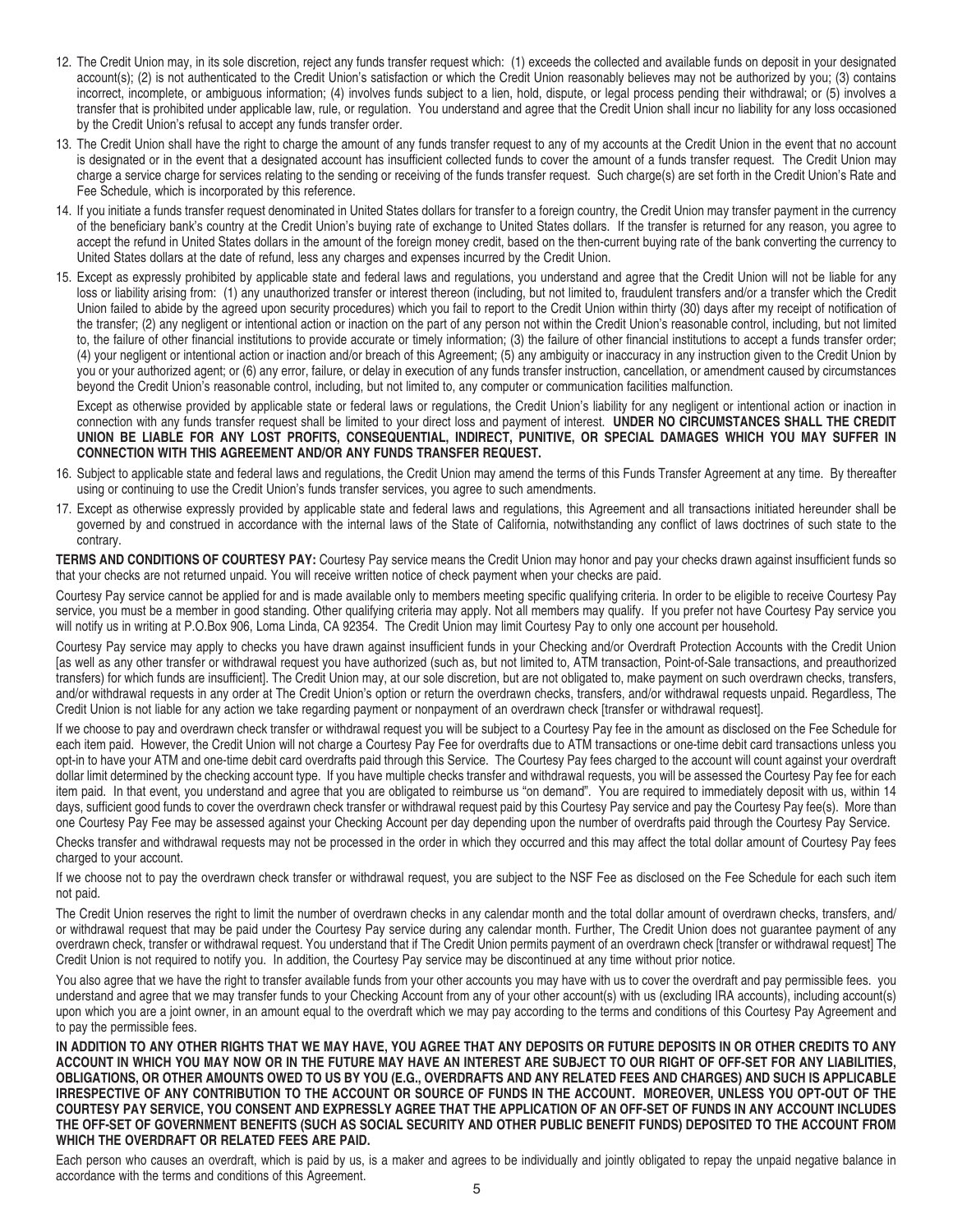# **TERMS AND CONDITIONS APPLICABLE TO YOUR SHARE CERTIFICATE ACCOUNTS**

La Loma Federal Credit Union's Share Certificate Accounts let you deposit your money for a specified period of time. Our Share Certificate Accounts are Term Certificates with maturities ranging from 6 month to 60 months.

# **ANNUAL PERCENTAGE YIELD**

The Annual Percentage Yield is based on an assumption that dividends will remain on deposit until maturity. If you make a withdrawal from your Account, your earnings will be reduced.

# **MATURITY**

Your Account will mature as reflected on the Certificate or receipt provided to you at the time of opening your Account.

#### **RATE INFORMATION**

Our Share Certificate Accounts are designated fixed rate Accounts on the Rate Schedule. You will be paid this rate and yield until maturity.

#### **DIVIDEND COMPOUNDING AND CREDITING**

Dividends will be compounded monthly and will be credited monthly, and at the maturity date. The dividend period is also monthly. For example, the beginning date of the first dividend period of the calendar year is January 1 and the ending date of such dividend period is January 31. All other dividend periods follow this same pattern of dates. The dividend declaration date is the ending date of a dividend period, and for the example is January 31.

#### **MINIMUM BALANCE AND DEPOSIT REQUIREMENTS**

The minimum deposit required for you to open a Certificate Account is shown on the accompanying Rate Schedule. You must maintain the minimum balance to obtain the Annual Percentage Yield stated on the Rate Schedule and to avoid closure.

#### **RENEWAL OF ACCOUNT/GRACE PERIOD**

Your Account will automatically renew at maturity at the current dividend rate for same time period as original term unless you withdraw all of the funds in your Account at maturity or within a grace period of 7 days after maturity.

#### **ACCOUNT LIMITATIONS**

You may not make deposits into or withdrawals from this Account until the maturity date. See early withdrawal penalties.

#### **EARLY WITHDRAWAL PENALTIES**

We may impose a penalty if you withdraw any of the funds from your Account before the maturity date. The penalty imposed shall be equal to 90 days dividends, whether earned or not.

#### **EXCEPTIONS TO PENALTIES**

The penalties stated above will not apply if:

- 1. The withdrawal is made subsequent to the death of any owner of the Certificate Account, or is made pursuant to the Credit Union's bylaws.
- 2. The Certificate Account is part of a pension plan which qualifies for or is qualified for special tax treatment under Section 401(d) or 408 of the Internal Revenue Code and withdrawal is not made to effect distribution of the funds evidence by such Account following the participant's death or disability or upon attaining not less than 70 years of age, or
- 3. Such withdrawal is made as a result of the volunteer or involuntary liquidation of the Credit Union issuing the Account.

#### **TERMS AND CONDITIONS APPLICABLE TO ALL ACCOUNTS**

- 1. You must deposit the par value of at least one (1) share into a Regular Share Account and maintain the par value of a share in a Regular Share Account to open other accounts. The par value of a share necessary to become a member and maintain accounts with us is currently \$5.00. You must be and remain a member in good standing to maintain any account. The maximum amount of shares that may be held by any member may be established from time to time by the Board of Directors.
- 2. All accounts (except checking accounts) are not transferable except as defined in 12 CFR Part 204. For all accounts except checking accounts, during any statement period, you may not make more than six (6) withdrawals or transfers to another account of yours at the Credit Union or to a third party using any combination of preauthorized or automatic transfers or telephonic orders or instructions. If you exceed the transfer limitations set forth above in any statement period, your account may be closed.
- 3. Our delay in enforcing any of the terms and conditions of this Agreement and Disclosure shall not prohibit us from enforcing such terms and conditions at a later date.
- 4. We reserve the right, upon thirty (30) days written notice, to change any provision of or establish new provisions to this Agreement and Disclosure.
- 5. We may refuse to follow any of your instructions that in our sole judgment are illegal or would expose us to potential liability. Alternatively, we may require adequate security or invoke other security measures to protect us from all losses and expenses incurred if we follow your instructions. You agree to reimburse us for any damages, losses, liabilities, expenses, and fees (including, but not limited to, reasonable attorneys' fees) that we incur in connection with your account if we take an action in accordance with your or what purports to be your oral, written, or electronic instructions.
- 6. We reserve the right to refuse to open any account or to provide any service or to accept additional deposits to an existing account.
- 7. We may endorse and/or collect items deposited to your account without your endorsement, but may require your personal endorsement prior to accepting an item for deposit. If you deposit items which bear the endorsement of more than one person or persons that are not known to us or that require endorsement of more than one payee, we may refuse the item or require all endorsers to be present or to have their endorsements guaranteed before we accept the item.
- 8. You authorize us to accept items payable to any account owner for deposit to your account from any source without questioning the authority of the person making the deposit, and to give cash back to any authorized signer(s) or designated agent on any check payable to any one or more of the account owners, whether or not it is endorsed by you.
- 9. You understand and agree that we may utilize automated means to process checks and other items written on or deposited to your account. Although we may manually review checks or other items drawn on your account, you understand and agree reasonable commercial standards do not require us to do so.
- 10. We will mail all statements and other notices only to the person whose signature appears first on the Account Signature Card. You shall exercise reasonable care and promptness examining your statements and must promptly notify us of any error or unauthorized payment including, but not limited to, an altered item or an unauthorized signature. If you fail to uphold these duties, you understand and agree that you are precluded from asserting the error or unauthorized payment against us if: (1) we suffer a loss on the item because of your failure or (2) we pay on another item presented by the same wrongdoer if the payment was made before you properly notified us. Notification must be made within thirty (30) days of the date of the statement. If you fail to uphold your duties but you can prove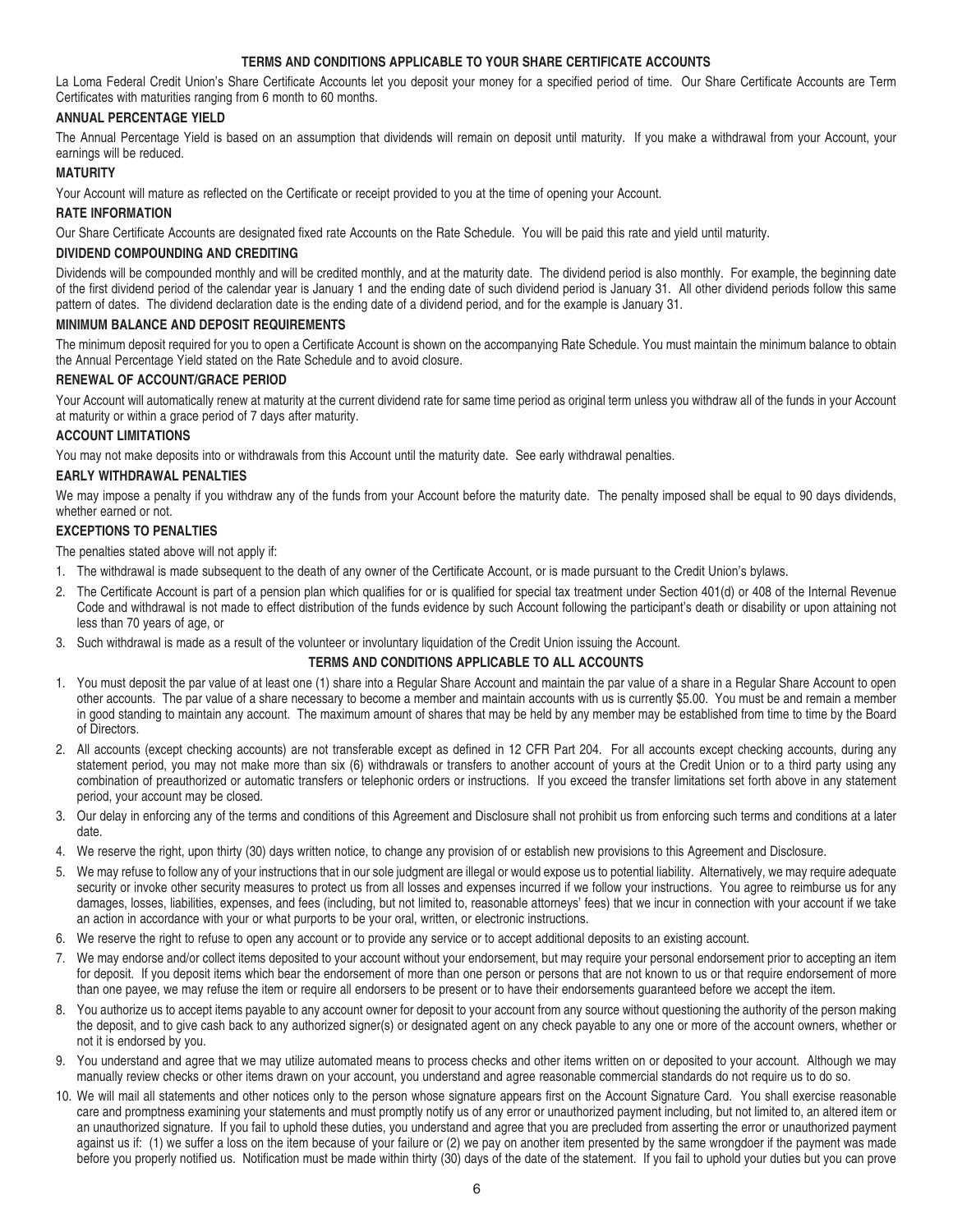that we failed to exercise ordinary care in the payment of the relevant items, then the above preclusion will not apply and the loss on the items will be allocated between us and you to the extent our respective actions contributed to the loss. If you have failed to examine your statement and report any unauthorized item one (1) year or more after your statement or the item has been made available to you, you cannot recover from us even if we failed to exercise ordinary care in paying the item.

- 11. We or you may terminate an account at any time. You understand and agree, however, that our authority may not be changed or terminated except by written notice to us which will not affect prior transactions. Moreover, if we receive conflicting claims to funds in an account we hold, we may, at our discretion, restrict the account and deny access to all; close the account and send the funds to the owner or owners of the account, according to our records, at the statement mailing address; interplead all or any portion of the funds from an account to the court; or hold the funds, without liability to anyone, pending resolution of the claim to our satisfaction.
- 12. In addition, we reserve the right to close any accounts should we discover that any of your accounts or any other accounts with us have been deliberately manipulated by you to our, any other account holder's, and/or any other member's detriment. "Manipulation" includes, but is not limited to, making unauthorized withdrawals or other transactions, kiting, and repeated patterns of transactions which have no apparent business reason other than to take advantage of Regulation "CC" hold periods and/or "interest float" to our detriment.
- 13. You acknowledge that we may be obligated to report cases of actual or suspected financial abuse of elders or dependent care adults to the proper authorities empowered to investigate such cases. If we suspect such financial abuse, you understand and agree that, in addition to reporting such abuse as may be required under law, we have the right to freeze the account, refuse to complete transactions on the account, or to take any other action(s) that we deem appropriate under the circumstances, including providing relevant information and documentation concerning your accounts and other transactions to the proper authorities empowered to investigate such cases. You agree to indemnify and hold us harmless from and against all claims, actions, damages, liabilities, costs, and expenses, including reasonable attorneys' fees and expenses, arising out of or related to any action or inaction related to the matters described in this paragraph.
- 14. We may recognize the signature of anyone who signed an Account Signature Card as authorized to transact business on that account. Any payment made on your account by us in good faith and in reliance on the terms and conditions of this Agreement and Disclosure, any Share Certificate Account Agreement and Disclosure, and/or the Account Signature Card shall be valid and discharge us from liability. Without limitation to the foregoing, we may honor checks drawn against your account by authorized signers, even if the checks are made payable to them, to cash, or for deposit to their personal accounts. We have no duty to investigate or question withdrawals or the application of funds.
- 15. We reserve the right to require you to give not less than seven (7) and up to sixty (60) days written notice of your intention to withdraw funds from any account except checking accounts.
- 16. You understand and agree that Individual, Joint, and Pay-on-Death accounts may be subject to the Multiple Party Accounts Law, Division 5 of the California Probate Code, as now in effect or hereafter amended.
- 17. Ownership for the primary account and all sub-accounts shall be established and determined by the most recent Account Signature Card or other document(s) evidencing such account(s). A different form of ownership may be established by executing a new Signature Card(s). The word "owner(s)" means the owner of the funds in the case of an individual account and it means the joint owners (both as an individual and as a group) in the case of a joint or other account with multiple parties.
- 18. You are required to keep us informed of your current address. You agree to notify us promptly of any change of address. You may notify us in person at our office or by sending a written and signed notice to:

#### La Loma Federal Credit Union P.O. Box 906 Loma Linda, CA 92354

In the event that you fail to do this, a charge may be made to your account for the actual cost of a necessary locator service paid to a person or concern normally engaged in providing such service and incurred in determining your address.

- 19. You agree to notify us immediately of the death or court declared incompetence of any owner of your account. You agree to inform each owner of your account to notify us of such an event as well. If you die or am declared legally incompetent, we can continue to accept and collect items deposited to your account until we know of your death or adjudication of incompetency and have a reasonable opportunity to act.
- 20. All non-cash payments shall be credited subject to final payment on the day of deposit. Your right to withdraw the funds represented by certain checks, savings, or other items you deposit may be delayed for several days. You will be notified if your right to withdraw will be delayed. You will refer to the Credit Union's Disclosure of Funds Availability Policy for further details.
- 21. If a check or other item which we cash for you or which you deposit to your account is returned to us as unpaid for any reason, we may charge your account for the amount of the check or other item. This may include, among other circumstances, checks which were paid originally and later are returned to us accompanied by documentation indicating that the endorsement is forged or unauthorized or that the item has been altered in any way. We may charge my account for the amount without questioning the truth of such documentation. We may also charge back any amount of accrued or paid dividends related to the returned check.

We may re-present a returned check for payment by the financial institution upon which it is drawn if there were insufficient funds to initially pay the item, but we are not required to do so. If we choose to re-present the check, we may do so without telling you the check was not paid or that we are presenting it again. We may charge a fee for each deposited or cashed check charged back to your account. We may, at our option, notify you, by telephone or in writing, if a check has been returned unpaid and the fee charged.

- 22. You agree that we will not be responsible for any damages you incur in the event you deposit an item with us which is subsequently returned unpaid by the paying bank and that return is "late" due to markings on the back of the item caused by you or a prior endorser.
- 23. Although we are not obligated to, we may pay or accept checks and other items bearing restrictions or notations (e.g., "Void after 6 months," "Void over \$50.00," "Payment in Full," and the like), whether on the front or back, in any form or format. If you cash or deposit an item or write a check with such notation, you agree that it applies only between you and the payee or maker. The notation will have no effect on us, and you agree to accept responsibility for payment of the item. You agree to indemnify and hold us harmless from any claim or alleged loss of any maker or payee involving such notations, whether you are the maker or payee or the funds are otherwise deposited into an account in which you have an interest.
- 24. We reserve the right to reverse any credit for any deposited item or charge your account for cashed items should they become lost while in the process of collection. If we do not reverse a credit, you agree to assist us in collecting the amount of any lost item by providing us with such information and other assistance as we may request. We may charge your account when a photocopy of a check you have written is presented to us for payment in place of a lost original, unless a stop payment order is in effect for that check.
- 25. We are under no obligation to pay a check that is presented more than six (6) months after its date, but we may do so at our discretion and charge your account without liability, even if the presentation occurs after the expiration of a stop payment order or notice of postdated change. You agree that we are not required to identify stale dated checks or seek your permission to pay them.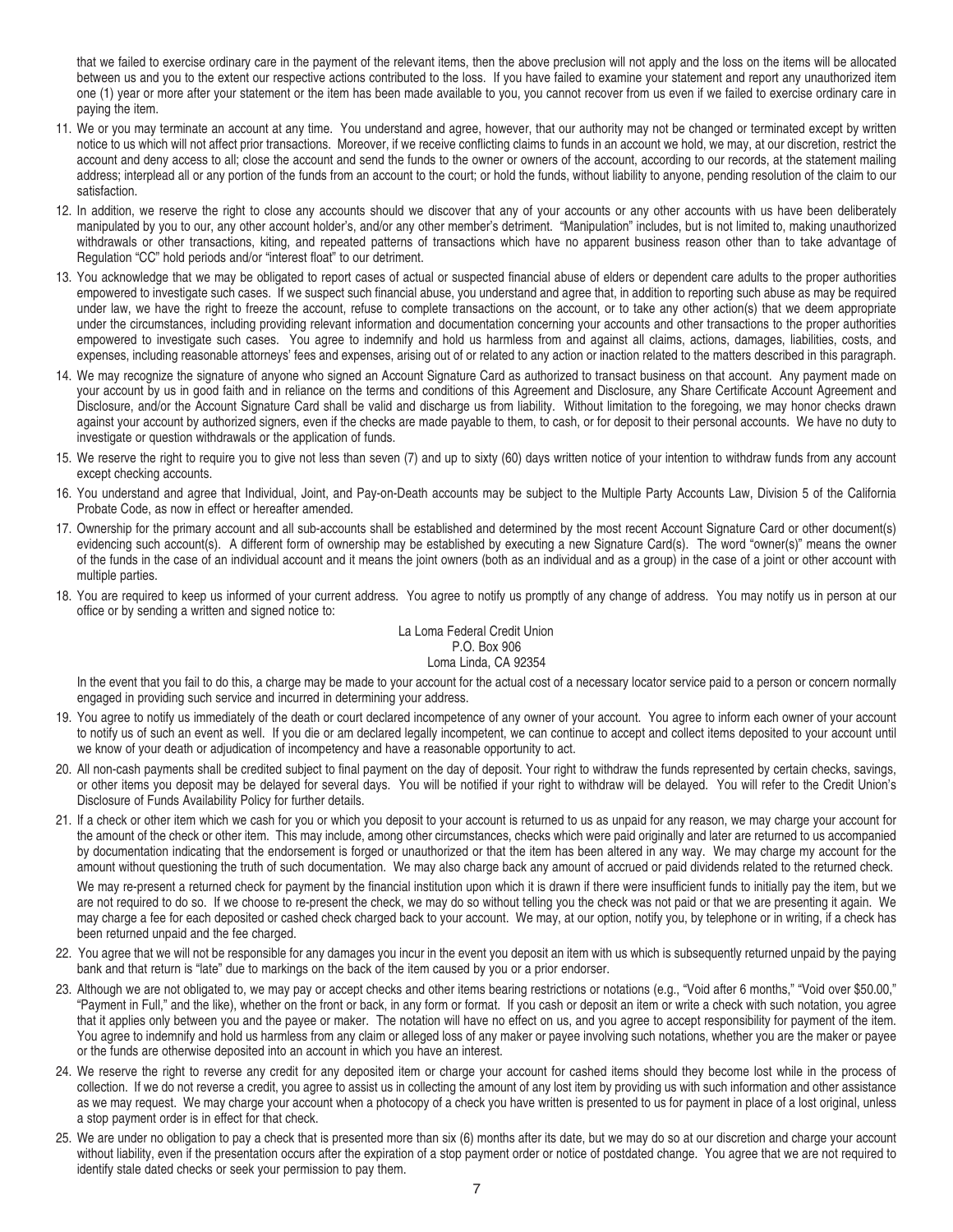- 26. All accounts are subject to our Rate and Fee Schedule, which accompanies this Agreement and Disclosure and is incorporated by this reference. We shall debit such charges against any account you own (including accounts on which you are a joint owner) except your IRA Accounts. Only fees related to an IRA Account will be debited from an IRA Account. If sufficient funds are not available, the charges are payable on demand and, for checking accounts, will be treated as an overdraft.
- 27. California law states that inactive account balances in savings, checking, and matured Term Share (Certificate) accounts must escheat to the state after a period of three (3) years since the last time I:
	- a. Increased or decreased the amount of funds on deposit with you or presented an appropriate record for crediting of dividends or cashed a dividend check from any of my accounts with you; or
	- b. Corresponded in writing or electronically with you concerning the funds on deposit; or
	- c. Otherwise indicated an interest in the funds on deposit as evidenced by a memorandum on file with you.

Your deposit account will not escheat to the state, however, if, during the previous three (3) years, you have owned another deposit account with the Credit Union and, with respect to that deposit account, you have done any of the acts described in paragraphs (a), (b), or (c) above, and, with regard to the deposit account that would otherwise escheat, we have "communicated" (i.e., sent account statements or statements of interest paid for federal and state income tax purposes) electronically or in writing with you at the address to which communications regarding the other deposit account are regularly sent.

We may charge a fee for mailing an escheat notice and/or a service charge for money orders escheated to the state.

To recover funds turned over to the state, you must file a claim with the state.

- 28. We may, but are not obligated to, transfer funds from your savings, checking, or loan accounts on your written, oral, or electronic request. You understand and agree that no transfer will be made unless there are sufficient available funds on deposit or sufficient credit available at the time of transfer. You agree that any such transfer(s) shall be in even increments of \$25 and will be processed only on our "business days." If a transfer is to occur on a day other than a business day, such transfer will occur on the next business day. Moreover, if funds are not available for the transfer on the day authorized, the transfer will not occur.
- 29. Federal law requires us to report certain domestic currency transactions and foreign transactions. This reporting applies to all member accounts at the Credit Union.
- 30. We agree to retain and furnish to you, if requested, photocopies of certain records pertaining to your account and that these records for the time frame required by law will be available to you. You agree to pay applicable fees for those copies.
- 31. We may comply with any writ of attachment, execution, garnishment, tax levy, restraining order, subpoena, warrant, or other legal process which we believe (correctly or otherwise) to be valid. We may notify you of such process by telephone, electronically, or in writing, unless we are prohibited by law from notifying you. If we are not fully reimbursed for our record research, photocopying, and handling costs by the party that served the process, we may charge such costs to any account you have with us, in addition to our minimum Legal Process Fee. You agree to reimburse us for any cost or expense, including attorneys' fees, which we may incur in responding to legal process related to your accounts.

In addition to the above, if we are served with any type of legal process, you understand and agree that we have the right to freeze the account, refuse to complete transactions on the account, or to take any other action(s) that we deem appropriate under the circumstances, including providing relevant information and documentation concerning your accounts and other transactions if we believe we are required to do so, unless we are served with an appropriate objection, motion to quash, or other binding legal order. We may do these things even if the legal action involves less than all of you. We will have no liability to any you if there are insufficient funds to pay items drawn on your account because we have withdrawn funds from your account or in any way restricted access to your funds in accordance with the legal action. You agree to indemnify and hold us harmless from and against all claims, actions, damages, liabilities, costs, and expenses, including reasonable attorneys' fees and expenses, arising out of or related to any action or inaction related to the matters described in this section.

- 32. In the event that a cashier's, teller's, or certified check is lost or stolen, you must execute and deliver to us a written Declaration of Loss and Claim For Reimbursement and/or affidavit in a form acceptable to us and in time for us to have a reasonable time to act thereon. You further understand and agree that the Declaration of Loss and Claim For Reimbursement and/or affidavit is not enforceable until the later of (i) the time the Declaration of Loss and Claim For Reimbursement and/or affidavit is properly delivered to us or (ii) the 90th day following the date of the cashier's or teller's check, or the 90th day following the date of the acceptance of a certified check. You agree to indemnify us for any loss or claim occasioned by our attempting to, or stopping, payment on such check.
- 33. You authorize us to gather whatever credit, checking account, and employment information we consider appropriate from time to time. You understand that this will assist us, for example, in determining your initial and ongoing eligibility for your account and/or in connection with making future credit opportunities available to you. You authorize us to give information concerning our experiences with you to others.
- 34. We are not responsible for any loss or damage that results from your negligence, including, without limitation, your failure to adequately safeguard your blank checks or other personal information or means of access to your account. We are not responsible for items lost while in our possession.
- 35. Federal law requires that we obtain and have certified by you a Taxpayer Identification Number (TIN) on all accounts. We will not open an account without this identification number. For additional information on this requirement, upon your request, we will provide "INSTRUCTIONS TO PAYER'S REQUEST FOR TAXPAYER IDENTIFICATION NUMBER AND CERTIFICATION (IRS FORM W-9)."
- 36. In the event that a negative balance is created in your account (whether due to ATM activity, nonsufficient funds activity, Credit Union imposed fees and charges, or otherwise) or you have other outstanding financial obligations of any kind owed to us, which are in default, you understand and agree that we may transfer funds to such account from any other account (excluding IRA accounts), including account(s) upon which you are a joint owner, in an amount equal to the negative account balance or the outstanding financial obligation which is in default.

In addition to any other rights that we may have, you agree that any deposits or future deposits in or other credits to any account in which you may now or in the future may have an interest are subject to our right of off-set for any liabilities, obligations, or other amounts owed to us by you (e.g., overdrafts and any permissible fees and charges) unless otherwise prohibited by law and such is applicable irrespective of any contribution to the account or source of funds in the account. Moreover, you knowingly consent and expressly agree that the application of an offset of funds in any account includes the offset of government benefits (such as Social Security and other public benefit funds) deposited in your account.

- 37. Pursuant to federal law, the Credit Union must verify the identity of any person seeking to open or add a joint owner or signer to any account and must maintain records of the information used to verify the person's identity. For the purposes of this paragraph, "account" means "each formal banking or business relationship established to provide ongoing services, dealings, or other financial transactions." For example, a share account, a transaction or asset account, and a credit account or other extension of credit would each constitute an account.
- 38. You understand and agree that telephone conversations with the Credit Union are not confidential and may be randomly monitored by Credit Union personnel. You also understand, consent, and agree that your telephone conversations with Credit Union personnel may be recorded by the Credit Union.
- 39. You understand that we may report information about your account to credit bureaus. Late payments, missed payments, negative balances, and other defaults on your account(s) may be reflected in your credit report.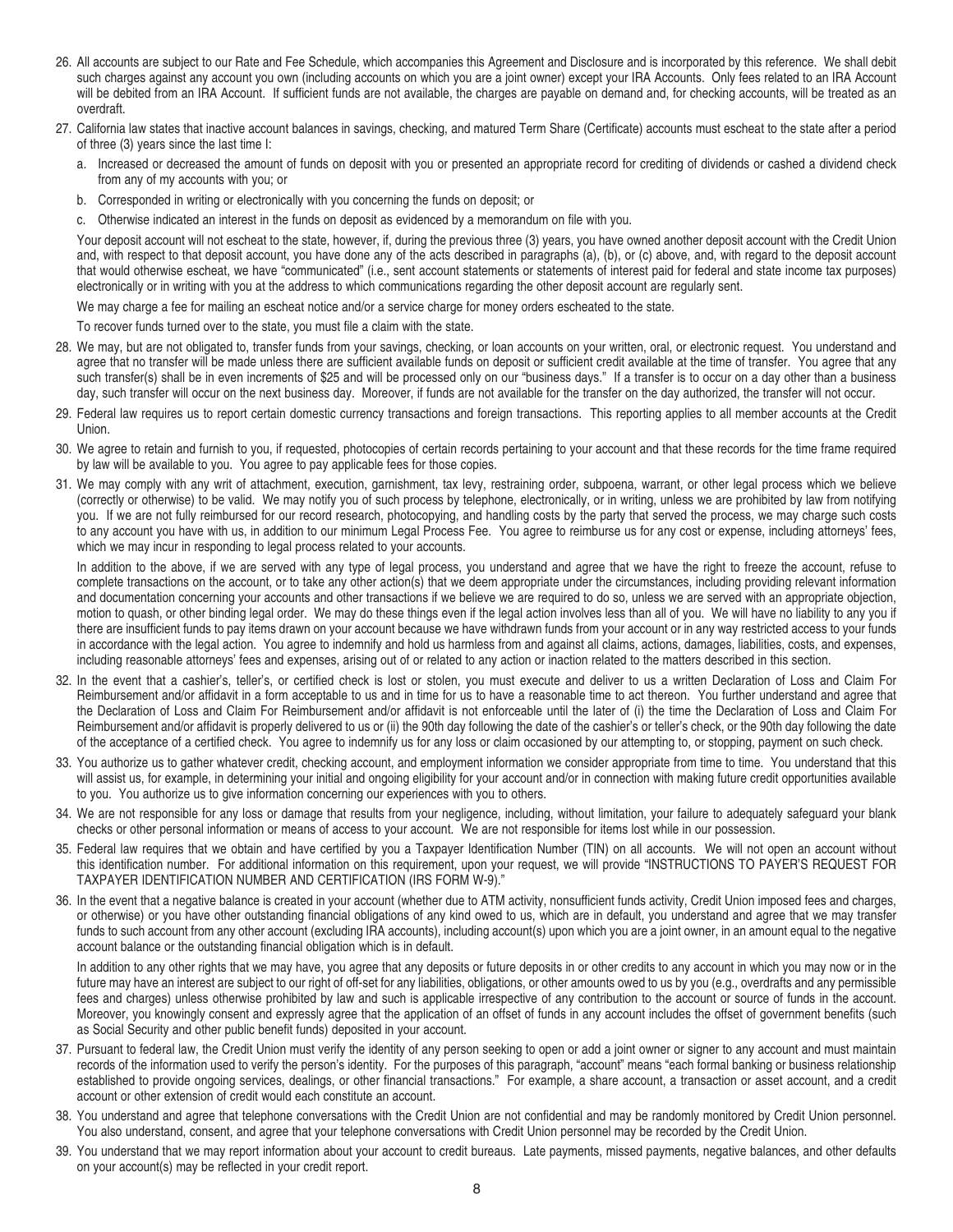- 40. Member accounts in this Credit Union are federally-insured by the National Credit Union Share Insurance Fund.
- 41. An action or proceeding by me to enforce an obligation, duty, or right arising under this Agreement and Disclosure or by law with respect to your account must be commenced within one (1) year after the cause of action occurs.
- 42. You agree to indemnify, defend, and hold us and our employees harmless from and against every claim, demand, action, cost, loss, liability, and expense including, without limitation, attorneys' fees, which we incur by acting in accordance with this Agreement and Disclosure or as a result of your failure to abide by its terms.
- 43. Your account will be governed by California law, to the extent that California law is not inconsistent with controlling federal law. However, California's choice of law rules shall not be applied if that would result in the application of non-California law.
- 44. NOTICE OF BINDING ARBITRATION AGREEMENT: We and you agree to attempt to informally settle any disputes affecting your Accounts that might arise under this Agreement and Disclosure. If that cannot be done, we and you agree that any dispute affecting your Accounts and arising out of or relating to this Agreement and Disclosure will be resolved by BINDING ARBITRATION administered by the American Arbitration Association in accordance with its Commercial Dispute Resolution Procedures and Supplementary Procedures for Consumer-Related Disputes. You, thus, GIVE UP YOUR RIGHT TO GO TO COURT to assert or defend your rights under this Agreement and Disclosure at law or in equity (EXCEPT for matters that may be taken to SMALL CLAIMS COURT). Further, you give up your right to assert claims against THE CREDIT UNION on a class action or collective arbitration basis. Your rights will be determined by a NEUTRAL ARBITRATOR and NOT a judge or jury. You are entitled to a FAIR HEARING, BUT the arbitration procedures are SIMPLER AND MORE LIMITED THAN RULES APPLICABLE IN COURT. Arbitrator decisions are as enforceable as any court order and are subject to VERY LIMITED REVIEW BY A COURT. The place of arbitration shall be San Bernardino County, California. FOR MORE DETAILS, check the American Arbitration Association's website, www.adr.org, OR call the American Arbitration Association's Customer Service telephone number at (800) 778- 7879. Please note that any debt or loan obligation you may have with us is not subject to this arbitration agreement.
- 45. You acknowledge that if you give anyone access to your account (such as, for example, providing any person with your check card, ATM card, ATM or online banking PIN, or granting any person power to act as your agent under a power of attorney or trustee for a trust account), you understand that any transaction completed by such person shall be considered authorized by you.
- 46. The terms and conditions of any Account Signature Card, IRA Agreement, or Share Certificate are incorporated herein by this reference.
- 47. If your membership is terminated within the first three (3) months of opening a new account, an Account Closure fee will be assessed.

#### **TERMS AND CONDITIONS APPLICABLE TO ALL INDIVIDUAL AND JOINT ACCOUNTS**

- 1. If there is more than one owner, all agree with each other and with us that all sums now paid in on shares or hereafter paid in on shares by any one or all account owner(s) including all dividends thereon, if any, are and shall be owned by all account owner(s) jointly and equally regardless of their net contributions with a right of survivorship and regardless of their net contributions shall be subject to withdrawal or receipt by any of the account owner(s) or the survivor(s) of any of the account owner(s). Any such payment shall be valid and shall discharge the Credit Union from any liability.
- 2. We are not obligated to inquire as to the source of funds received for deposit to a joint account or to inquire as to the proposed use of any sums withdrawn from the account for the purpose of establishing net contributions.
- 3. No transfer of voting rights or other membership privileges is permitted by virtue of a transfer of shares.
- 4. Being a joint owner of a member's account does not constitute credit union membership for the joint owner. Joint owners may be nonmembers.
- 5. Except as set forth herein or in the applicable loan agreement(s), you may pledge any or all of the funds on deposit in an account as security for any loan(s) subject to our then-current loan policies. Further, a pledge of funds by any one of you shall be binding on all of you. You may not withdraw funds that are pledged as security on loan(s) without the written approval of the credit committee or a loan officer, except to the extent that such funds exceed your total primary and contingent liability to us. You may not withdraw any funds below the amount of your primary or contingent liability to us if you are delinquent as a borrower, or if borrowers for whom you are cosigner, endorser, or guarantor are delinquent, without the written approval of the credit committee or a loan officer.
- 6. A right of survivorship arising from the express terms of a joint account cannot be changed by a will.

# **TERMS AND CONDITIONS APPLICABLE TO PAY-ON-DEATH (P.O.D) DESIGNATIONS**

If you have made a pay-on-death (P.O.D) designation, all sums are payable on request to you during your lifetime and upon your death, first to us to the extent of any outstanding matured or unmatured debts owed to us by you and second to your designated P.O.D. payee(s) or if the account is jointly owned, to one or more account owner(s), during their lives and on the death of all of them, first to us to the extent of any outstanding matured or unmatured debts owed to us by you and second to one or more payees then surviving in equal and individual shares. If a P.O.D. payee dies before all of the account owner(s) then, upon the death of all of the account owner(s), all sums are divided equally among the surviving P.O.D. payees. As between P.O.D. payees, there is no right of survivorship. A P.O.D. designation cannot be changed by a will.

# **TERMS AND CONDITIONS APPLICABLE TO LIVING TRUST ACCOUNTS**

- 1. If you are a trustor/trustee and want to establish an account in connection with a written trust, we may require you to provide us with a notarized trust certification confirming your power as a trustee prior to opening the account.
- 2. We are not required to know, understand, interpret, or enforce the terms of the Trust Instrument.
- 3. You acknowledge that the account is governed by the applicable terms and conditions set forth in this Agreement and Disclosure and by the terms and conditions set forth in your "Application & Agreement for Credit Union Account in the Name of Trustee(s)."
- 4. Living trust accounts are not subject to the Multiple Party Accounts Law.

# **TERMS AND CONDITIONS APPLICABLE TO ALL CUSTODIAL ACCOUNTS**

- 1. The custodian is opening an account as custodian for the minor named on the signature card or share certificate under the Uniform Transfers to Minors Act. The transfer of money to the minor named on the signature card or share certificate, which transfer shall be deemed to include all dividends and any future additions thereto, is irrevocable and is made in accordance with and to include all provisions of the said statute of the State of California now in effect or hereinafter amended.
- 2. You acknowledge that by signing the signature card or share certificate, you have received the funds deposited to the account as custodian for the minor named herein under the Uniform Transfers to Minors Act and you agree to the applicable terms and conditions set forth in this Disclosure and Agreement as well as the terms and conditions of the account signature card or share certificate.
- 3. The successor custodian named in the signature card or share certificate shall serve if you should be unable to act as custodian because you resign, die, or become legally incapacitated. Custodial accounts are not subject to the Multiple Party Accounts Law.

#### **TERMS AND CONDITIONS APPLICABLE TO ALL FIDUCIARY ACCOUNTS**

1. You are duly appointed and acting in the capacity of Executor / Executrix, Administrator / Administratrix, Guardian or Conservator. By the authority vested in you, you are, acting individually or jointly, authorized and empowered to transact business of any character in connection with this Account. Your authority shall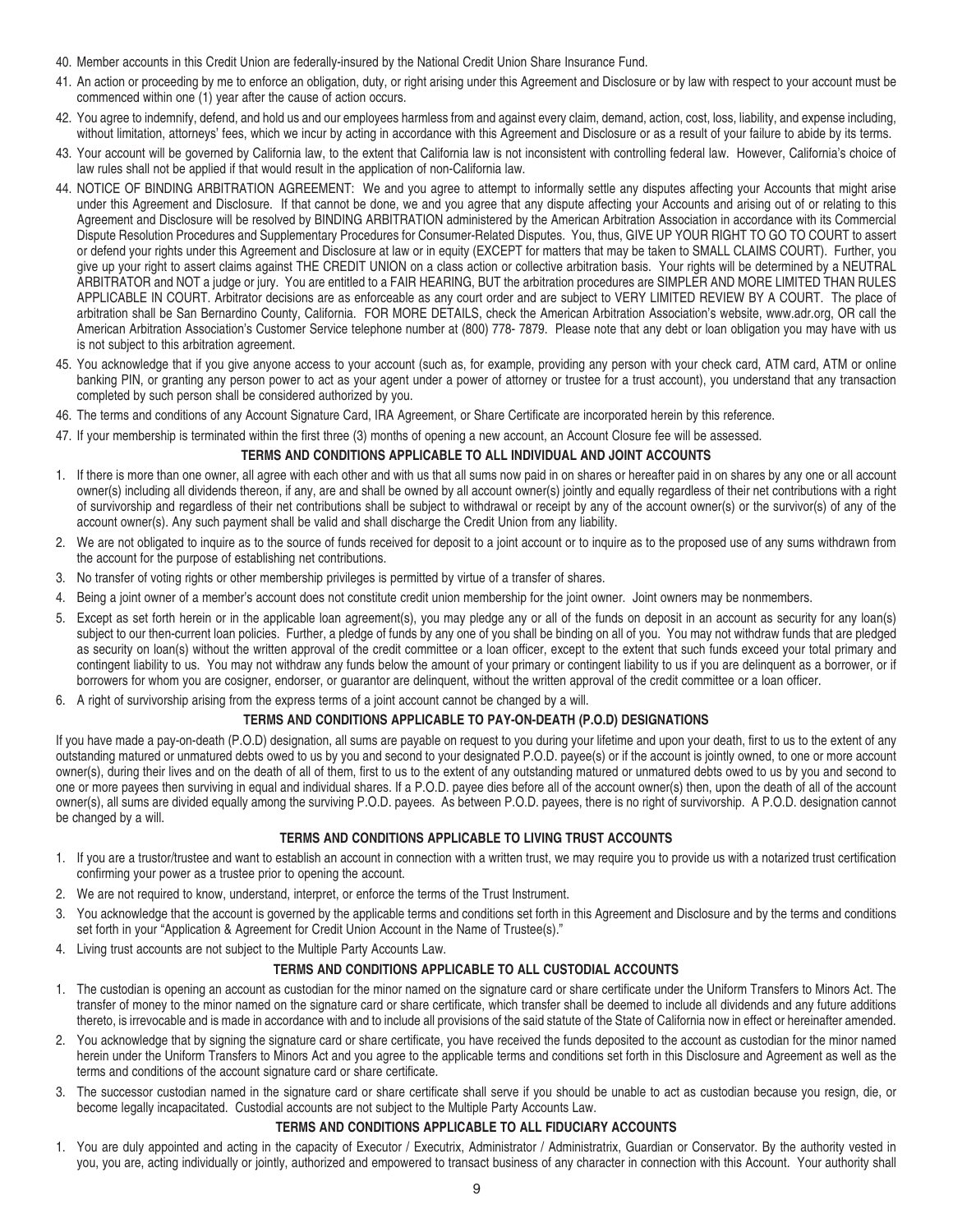continue in force until written notice to the contrary is received by us.

- 2. You may pledge any or all shares on deposit in the account as collateral security for any loan(s) subject to then current loan policies.
- 3. If a Checking Account is opened with us, you agree that the account shall be governed by the terms of this Account Agreement as well as the terms of the Checking Account Agreement.
- 4. If the account is blocked, you understand that you shall file with the Court a written receipt including the agreement with the Credit Union that the money in the account, including any earnings thereon, shall not be withdrawn except upon court order.

# **TERMS AND CONDITIONS APPLICABLE TO ALL SOLE PROPRIETORSHIP ACCOUNTS**

- 1. You affirm that you are the sole proprietor of the sole proprietorship named on the signature card or share certificate. We may accept and/or endorse checks made payable to you or the sole proprietorship named on the signature card or share certificate which we receive for deposit. Funds received are subject to the Credit Union's policy on Delayed Availability of Deposited Funds.
- 2. You understand that you are pledging any or all of the shares on deposit in the account as collateral security for any loan or loans subject to then current loan policies.
- 3. If a Checking Account is opened with us, you agree that the account shall be governed by the terms of this Account Agreement as well as the terms of the Share Draft Account Agreement.
- 4. Sole proprietorship accounts are not subject to the Multiple Party Accounts Law.

#### **TERMS AND CONDITIONS APPLICABLE TO ALL CORPORATE, PARTNERSHIP AND UNINCORPORATED ASSOCIATION ACCOUNTS**

- 1. The persons named on the signature card or share certificate duly authorized to make certification, certify that at a regularly held meeting the person(s) named were elected or appointed officers of said corporation or organization or are duly acting partners of said partnership, and that by virtue of the authority vested in you by the constitution, bylaws or otherwise, any one (1) of the signatures, as named on the signature card or share certificate, is authorized and empowered to transact business of any character whatsoever in connection with the account. You certify that the signature(s) appearing on the signature card or share certificate are the genuine signature(s) of said authorized person(s); and that your authority shall continue in force until written notice to the contrary is received by us.
- 2. You understand that you are pledging any or all of the shares on deposit in the account as collateral security for any loan or loans subject to then current loan policies.
- 3. If a Checking Account is opened with us, you agree that the account shall be governed by the terms of this Account Agreement as well as the terms of the Share Draft Account Agreement.
- 4. Corporate, partnership, and unincorporated association accounts are not subject to the Multiple Party Accounts Law.

#### **DISCLOSURE OF DELAYED AVAILABILITY OF DEPOSITED FUNDS**

Our policy is to make funds from your deposits available to you not later than the first business day after we receive your deposit. Electronic direct deposits will be available on the effective date of the deposit. Once they are available, you can withdraw the funds in cash and we will use the funds to pay checks that you have written.

For determining the availability of your deposits, every day is a business day, except Saturdays, Sundays, and federal holidays. If you make a deposit on a business day that we are open,

Monday through Friday 9:00 a.m. to 5:00 p.m.

we will consider that day to be the day of your deposit. However, if you make a deposit on a non-business day or on a day we are not open, we will consider that the deposit was made on the next business day we are open.

#### LONGER DELAYS MAY APPLY

In some cases, we will not make all of the funds that you deposit by check available to you on the first business day after your deposit. Depending on the type of check that you deposit, funds may not be available until the fifth business day after the day of your deposit. However, the first \$200 of your deposits will be available on the first business day after the day of deposit.

If we are not going to make all the funds from your deposit available on the first business day after your deposit, we will notify you at the time you make your deposit. We will also tell you when the funds will be available. If your deposit is not made directly to one of our employees (for example, at an ATM or Night Drop), or if we decide to take this action after you have left the premises, we will mail you the notice by the day after we receive your deposit.

Deposits at Nonproprietary Automated Teller Machine (ATMs):

Funds from any deposits (cash or checks) made at nonproprietary ATMs we do not own or operate may not be available until the fifth business day after the day of your deposit. This rule does not apply at ATMs that we own or operate. All ATMs that we own or operate are identified as our machines and follow the standard delayed availability of deposit funds policy.

If you will need the funds from a deposit right away, you should ask us when the funds will be available. In addition, funds you deposit by check may be delayed for a longer period under the following circumstances:

- We believe the collectibility of a check you deposited is doubtful.
- You deposit checks totaling more than \$5,000 on any one day.
- You re-deposit a check that has been returned unpaid.
- You have overdrawn your account six or more times in a six month period.
- There is an emergency, such as failure of communications or computer equipment.

We will notify you if we delay your ability to withdraw funds for any of these reasons, and we will tell you when the funds will be available. They will generally be available no later than the 11th business day after the day of your deposit.

#### SPECIAL RULES FOR NEW ACCOUNTS

If you are a new member, the following special rules will apply during the first 30 days your account is open.

Funds from electronic direct deposits to your account will be available on the effective date of the deposit. Funds from deposits of cash, wire transfers, and the first \$5,000 of a day's total deposits of cashier's, certified, teller's, traveler's and federal, state, and local government checks will be available on the first business day of your deposit if the deposit meets certain conditions. For example, the checks must be payable to you. The excess over \$5,000 will be available on the seventh business day after the day of your deposit. If your deposit of these checks (other than a U.S. Treasury check) is not made in person to one of our employees, the first \$5,000 will not be available until the second business day after the day of your deposit.

Funds from all other check deposits will be available on the 11th business day after the day of your deposit.